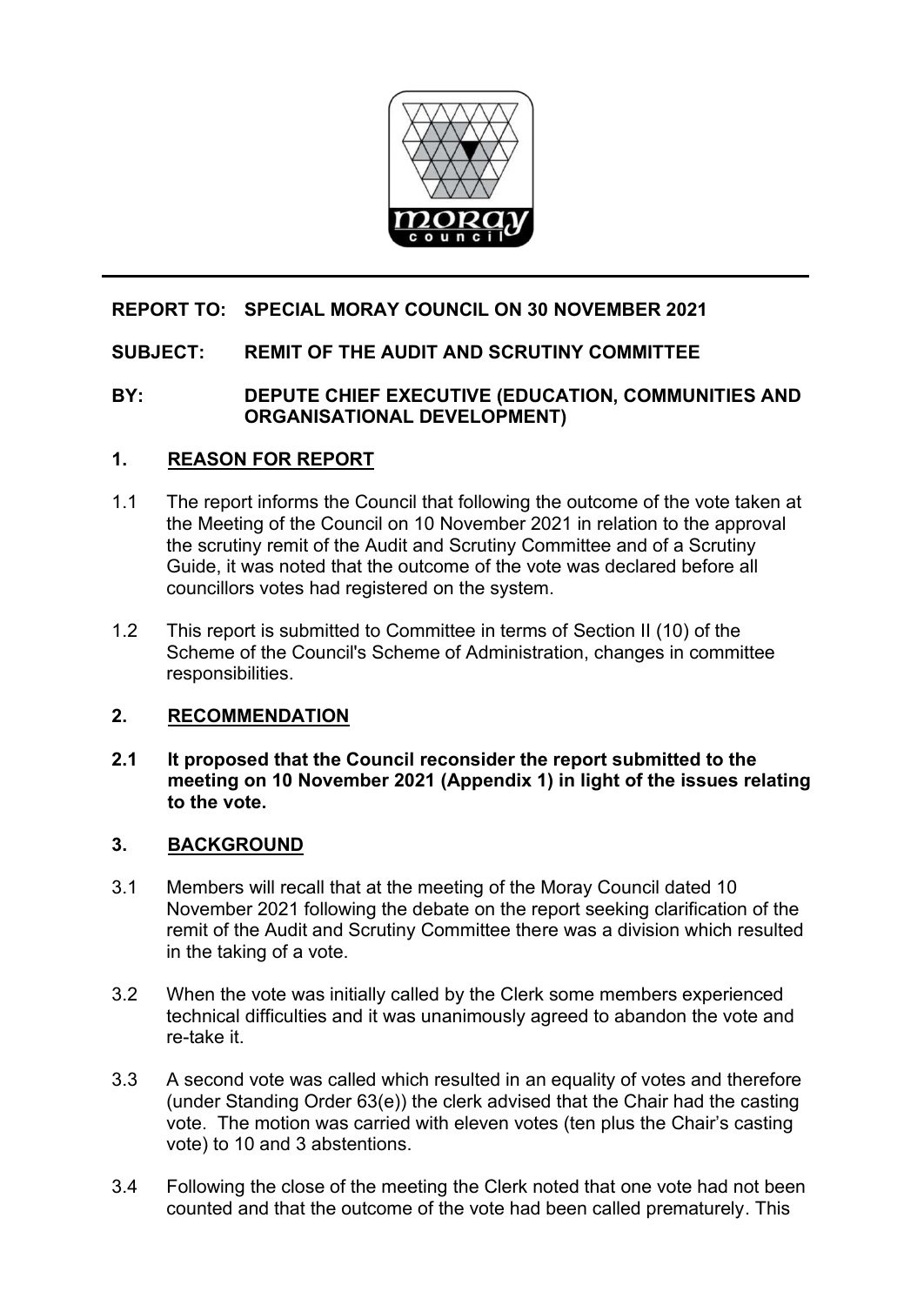was not picked up at the time as the total number appeared correct (although an additional member had joined the meeting). .

- 3.5 Given the narrow margin of the result of the vote and the irregularity in the process it is considered prudent for the vote to be re-taken to remove any uncertainties over the decision.
- 3.6 Whilst the Council has become more accustomed to holding meetings online this incident highlights the ongoing challenges of online meeting administration and the importance of ensuring that the vote is closed before any result is declared. Members are also reminded to ensure that they have pressed the 'submit' button when they have made their choice.

# **4. SUMMARY OF IMPLICATIONS**

**(a) Corporate Plan and 10 Year Plan (Local Outcomes Improvement Plan (LOIP))** 

Having strong governance arrangements in place contributes to the Corporate Plan aim of having a Sustainable Council.

# **(b) Policy and Legal**

The advice of the Monitoring Officer is that there is sufficient uncertainty over the voting process to merit the vote being taken again and that it would not be appropriate to apply the six month rule (Standing Order 82).

#### **(c) Financial implications**

There are no direct financial implications from the recommendations in this report. Having strong scrutiny arrangements in place will assist with good financial governance.

- **(d) Risk Implications**  None
- **(e) Staffing Implications**  None
- **(f) Property**  None
- **(g) Equalities/Socio Economic Impact**  No direct implications.
- **(h) Consultations**  CMT have been consulted.

#### **5. CONCLUSION**

**5.1 The Council is asked to reconsider the report submitted to the meeting on 10 November 2021 on the remit of the Audit and Scrutiny committee (Appendix 1) due to an irregularity in the voting procedure.**